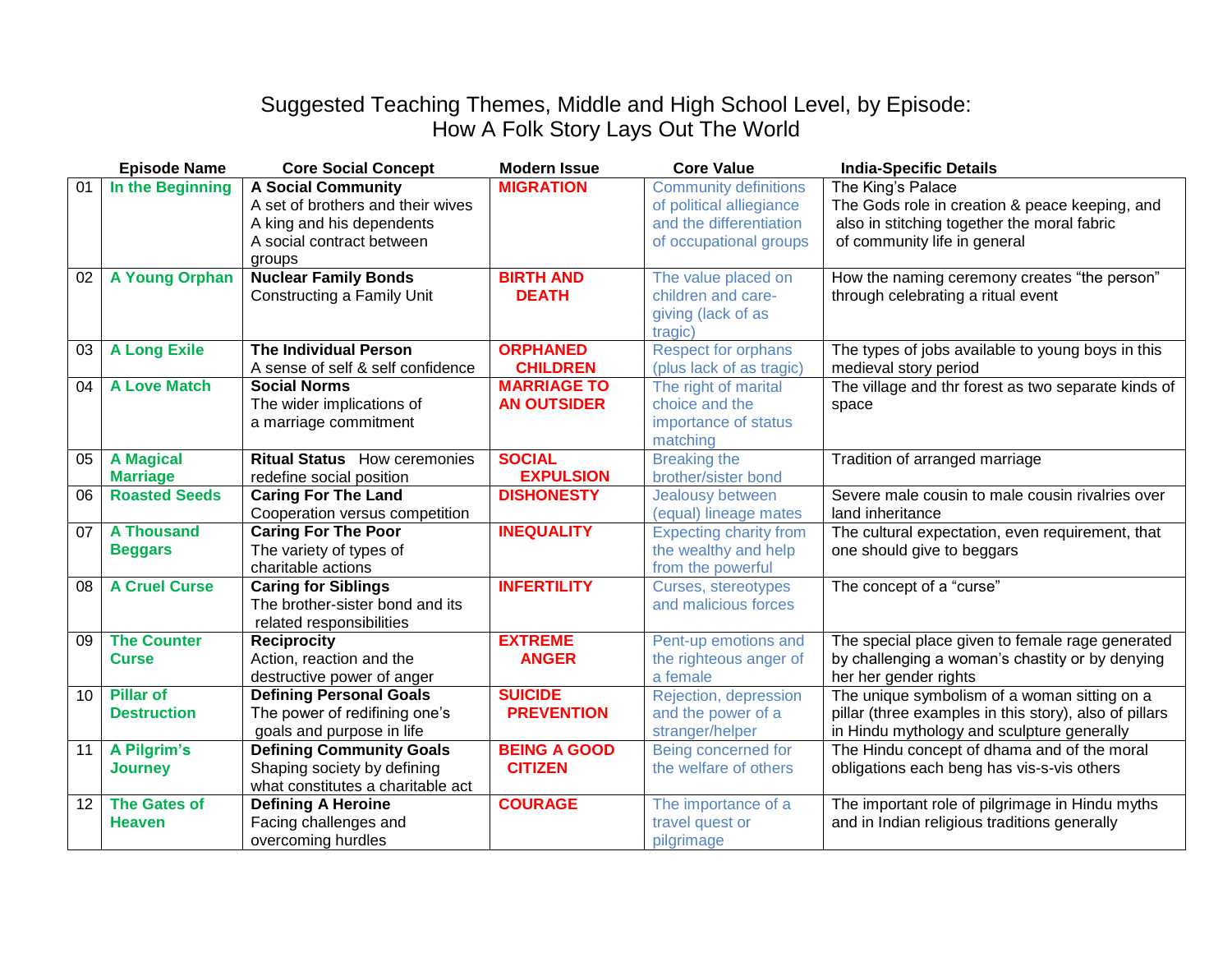| 13               | <b>The Book of</b>      | <b>Surpassing Limits Through</b>    | <b>CHALLENGING</b>    | Starting over, new life  | The complex but also pervasive concept of fate in     |
|------------------|-------------------------|-------------------------------------|-----------------------|--------------------------|-------------------------------------------------------|
|                  | Fate                    | <b>Courage and Confidence</b>       | <b>BOUNDARIES</b>     | through death of the     | Hindu culture                                         |
|                  |                         | The rewards that come from          | <b>VRS</b>            | old                      |                                                       |
|                  |                         | perseverence                        | <b>SUBMITTING</b>     |                          |                                                       |
| 14               | <b>The Temple</b>       | <b>Babes Raised With Magical</b>    | <b>CARING FOR</b>     | The goddess and her      | Themes of child rescue from abandonment,              |
|                  | <b>Secret</b>           | Help                                | <b>OTHER'S</b>        | role in feeding and      | common in Hindu mythology                             |
|                  |                         | Symbolic foods and training         | <b>CHILDREN</b>       | sheltering the heroes    |                                                       |
|                  |                         | routines                            |                       |                          |                                                       |
| 15 <sup>15</sup> | <b>The Truth</b>        | <b>Discovering The Truth About</b>  | <b>ADOPTION/</b>      | How bonds between        | The role of "invisible" family bonds, well-known to   |
|                  | <b>Unveiled</b>         | <b>One's Parentage</b>              | <b>JOINING A NEW</b>  | family members can be    | Hindu story tradition                                 |
|                  |                         | Not being afraid to ask questions   | <b>FAMILY</b>         | symbolized               |                                                       |
| 16               | <b>The Home-</b>        | <b>Transitioning From Kid To</b>    | <b>BECOMING AN</b>    | Markers of life's        | Concepts of transitioning to adulthood, its timing    |
|                  | coming                  | <b>Teenager</b>                     | <b>ADULT</b>          | progression              | and its ritual celebration in Hindu culture generally |
|                  |                         | The experience of growing up        |                       |                          |                                                       |
| 17               | <b>Chastity Forever</b> | <b>Renoucing Family Life for a</b>  | <b>MONKS VRS.</b>     | How self denial is       | How important chastity and sexual self restraint is   |
|                  |                         | <b>Higher Cause</b>                 | <b>HOUSEHOLDERS</b>   | understood to convert    | in Hindu culture generaly                             |
|                  |                         | Finding a focus: Why some           |                       | into personal strength   |                                                       |
|                  |                         | people choose not to marry          |                       |                          |                                                       |
| 18               | <b>An Overlord</b>      | <b>Challenging Political Power</b>  | <b>WHEN IS</b>        | How a politician keeps   | Indian traditions of political power and the          |
|                  | <b>Angered</b>          | Building ties of allliegance versus | <b>TAXATION JUST?</b> | his allies               | pervasive traditional overlap between the concept     |
|                  |                         | challenging rivals                  |                       |                          | of strong ruler and of divine lordship                |
| 19               | Independence            | When A Struggle For                 | <b>REASONS TO</b>     | What is expected of a    | Indian examples of popular rebellion, both            |
|                  | <b>Won</b>              | <b>Independence is Justified</b>    | <b>OVERTHROW A</b>    | good leader              | peaceable and violent.                                |
|                  |                         | Honorable and dishonorable          | <b>RULER-KING</b>     |                          |                                                       |
|                  |                         | means of exercising power           |                       |                          |                                                       |
| 20               | <b>Two Swords</b>       | The Female Power Behind A           | <b>SUPPORTING</b>     | The meaning of a         | The somewhat concealed, but very powerful             |
|                  | <b>Blessed</b>          | <b>Male Warrior</b>                 | <b>OTHERS' WARS</b>   | sister's blessings       | position of women in Indian tradition, generally      |
|                  |                         | Taking womens' support and          |                       |                          |                                                       |
|                  |                         | advice into account when            |                       |                          |                                                       |
|                  |                         | planning for battle                 |                       |                          |                                                       |
| 21               | <b>A Kidnapping</b>     | <b>When Women Become Pawns</b>      | <b>KIDNAPPING</b>     | <b>Male rivalries</b>    | Very well-known examples of women who are             |
|                  | <b>Spree</b>            | Using females as objects            |                       | expressed vis-a-via      | kidnapped in Indian stories, especially the role of   |
|                  |                         |                                     |                       | their control of females | Sita in India's epic Ramayana tradition               |
| 22               | <b>A New</b>            | <b>Judging a Stranger's</b>         | <b>WELCOMING AN</b>   | Expected ettiquette vis- | The key role/requirement of being hospitable to       |
|                  | <b>Challenger</b>       | <b>Intentions</b>                   | <b>OUTSIDER</b>       | a-vis guests             | guests in Indian tradition                            |
|                  |                         | Doing one's research: The limits    |                       |                          |                                                       |
|                  |                         | of trust                            |                       |                          |                                                       |
| 23               | <b>The Enemy</b>        | <b>Symbolic Beasts and their</b>    | <b>DEALING WITH</b>   | The impact of a          | Rage, terror and chaos as key themes in the           |
|                  | <b>Confronted</b>       | <b>Physical Agression</b>           | <b>TERRORISM</b>      | rampage or a tantrum     | gods' repeated battles with evil in Indian            |
|                  |                         | The role of a beast and the         |                       |                          | mythology. Egotism can be called one of the key       |
|                  |                         | message(s) it might represent       |                       |                          | markers of the evil opponent in Hindu stories.        |
|                  |                         |                                     |                       |                          |                                                       |